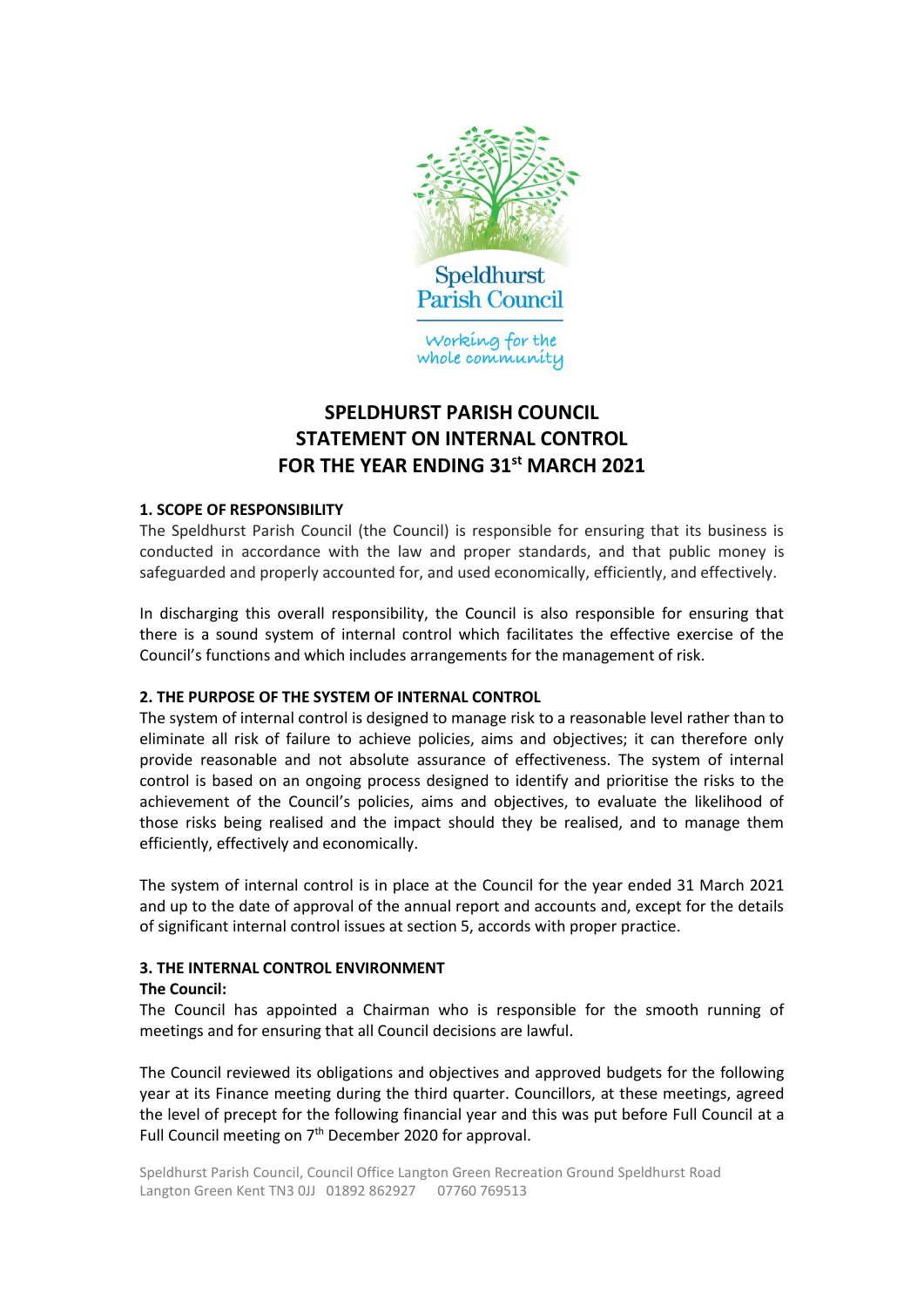The Council has appointed a Finance Committee of Members who meet at least quarterly each year and monitor progress against objectives, budgetary control and carry out regular reviews of financial matters. The minutes of the meetings of the Finance Committee are reported to Full Council and approved at the next Finance Committee Meeting. The Governance committee is appointed to monitor financial systems and procedures and reports in the same way as the finance Committee.

The Full Council has met monthly during the financial year and monitors progress against its aims and objectives at each meeting by receiving relevant reports from the Finance Committee and the Parish Clerk.

The Governance Committee carries out regular reviews of its internal controls, systems and procedures and reports to Full Council..

## **Clerk to the Council / Responsible Financial Officer:**

The Council has appointed a Clerk to the Council who acts as the Council's advisor and administrator. The Clerk is the Council's Responsible Financial Officer and is responsible for administering the Council's finances. The Clerk is responsible for the day-to-day compliance with laws and regulations that the Council is subject to and for managing risks. The Clerk also ensures that the Council's procedures, control systems and policies are adhered to.

## **Payments:**

All payments are reported to the Council for approval. Two Cllrs authorise payment for bank transfers with Unity Trust Bank with the Clerk inputting the relevant banking information. Two signatories are required for release of funds from the Hampshire Trust Bank and Cambridge Building Society accounts. The Clerk is a signatory on these accounts and has telephone banking authority to transfer up to £10,000 with HSBC. Transfers are only made after authority has been approved.

### **Risk Assessments / Risk Management:**

The Council carries out regular risk assessments in respect of actions and regularly reviews its systems and controls and Financial Regulations.

### **Internal Audit:**

The Independent Internal Auditor for Speldhurst Parish Council is Mr David Buckett. A report is produced and provided to the Council on the adequacy of its:

- ⚫ Records
- ⚫ procedures
- ⚫ systems
- ⚫ internal control
- ⚫ regulations
- ⚫ risk management
- ⚫ reviews

The effectiveness of the internal audit is reviewed annually.